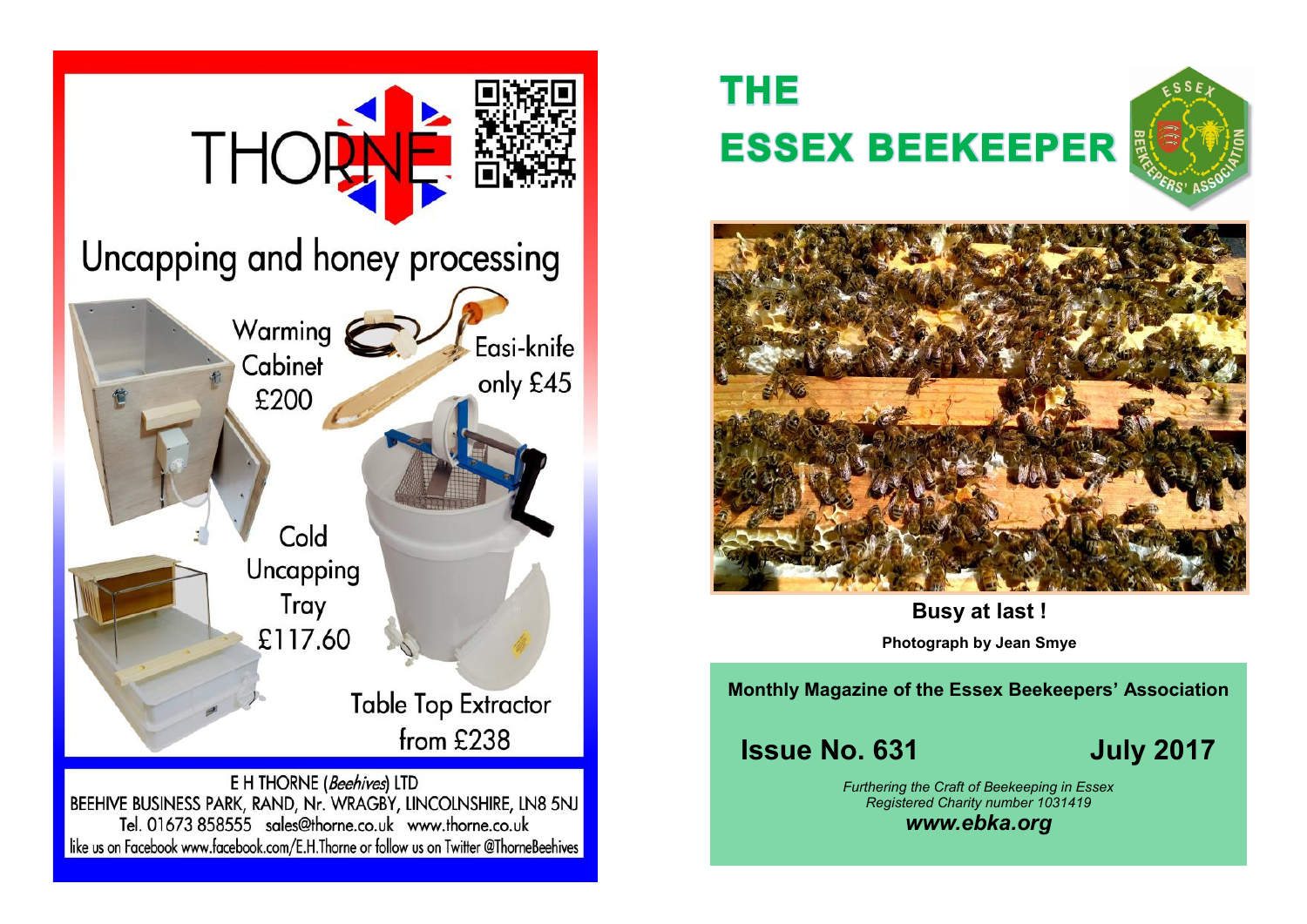## **Divisional Meetings Diary dates for July & August 2017**

| 4 July         | Tuesday<br>7.30pm            | <b>Saffron</b><br>Walden | <b>Preparing for Winter.</b> Thaxted Day Centre, Vicarage<br>Lane. CM6 2RL                                                                                                                    |  |  |  |
|----------------|------------------------------|--------------------------|-----------------------------------------------------------------------------------------------------------------------------------------------------------------------------------------------|--|--|--|
| 6 July         | Thursday<br>8.00pm           | <b>Harlow</b>            | "Propolis and pollen' - Richard Ridler.<br>Kings<br>Church, Red Willow, Harlow                                                                                                                |  |  |  |
| 17 July        | Monday<br>7.30pm             | <b>Chelmsford</b>        | 'Farms and bees',<br>The Link, Rainsford<br>Road,<br>Chelmsford CM1 2XB                                                                                                                       |  |  |  |
| 15 July        | Saturday<br>7.30pm           | Epping<br>Forest         | 'Warre Hives' - Organic Lea. Chingford Horticultural<br>Hall                                                                                                                                  |  |  |  |
| 19 July        | Wed<br>6.00pm                | Dengie 100<br>& Maldon   | Apiary visit - Arcadia Apiary Pests and diseases.                                                                                                                                             |  |  |  |
| 23 July        | Saturday<br>2.30pm           | Saffron<br>Walden        | 'Apiary meeting : Bee Photography' Taking better<br>photographs of bees (or anything else) with your<br>'phone, compact, or SLR. Tudhope Farm, Whiteditch<br>Lane, Newport CB11 3UD           |  |  |  |
| 26 July        | Wed<br>7.30pm                | Southend                 | 'Bee at ease' - discussion evening.<br>WI Hall,<br>Bellingham Lane, Rayleigh SS6 7ED                                                                                                          |  |  |  |
| 30 July        | Sunday<br>3.00 <sub>pm</sub> | <b>Braintree</b>         | Apiary meeting - Cressing CM77 8DY<br>Contact Jan French 07725 166 609 for details                                                                                                            |  |  |  |
|                |                              |                          |                                                                                                                                                                                               |  |  |  |
| 3 Aug          | Thursday<br>8.00pm           | <b>Harlow</b>            | Divisional Honey Show - Kings Church, Red Willow,<br>Harlow                                                                                                                                   |  |  |  |
| 19 Aug         | Saturday                     | Epping<br><b>Forest</b>  | 'Extraction<br>methods'<br>Chingford<br>and<br>the<br>$\frac{1}{2}$<br><b>Horticultural Hall</b>                                                                                              |  |  |  |
| 20 Aug         | Sunday<br>3.00pm             | <b>Braintree</b>         | <b>Meeting - Stebbing/Great Saling</b><br>Apiary<br>area.<br>Contact Jan French 07725 166 609 for details                                                                                     |  |  |  |
| 21 Aug         | Monday<br>7.30pm             | <b>Chelmsford</b>        | 'Label Design' with James Curtis.<br>The Link.<br>Rainsford Road, Chelmsford CM1 2XB                                                                                                          |  |  |  |
| 23 Aug         | Wed<br>7.30pm                | Southend                 | 'What makes bees tick?' (Glands, Hormones,<br>Pheromones, sense organs, etc.) - Pam Hunter<br>(Master Beekeeper & BBKA Examinations Officer) at<br>WI Hall, Bellingham Lane, Rayleigh SS6 7ED |  |  |  |
| 24 Aug         | Thursday<br>7.30pm           | <b>Colchester</b>        | 'How was the season for you?' - Successes and<br>Failures. Langham Community Centre.                                                                                                          |  |  |  |
| 27 - 28<br>Aug | Sunday<br>& Monday           | <b>Saffron</b><br>Walden | Countess of Warwick's Show incl Divisional Honey<br>Show. Little Easton. Great Dunmow CM6 2JJ                                                                                                 |  |  |  |

**Please notify Jean by the 4th of each month of your meetings, Jean Smye - jsmye@sky.com**

## **Who's who and how to contact them**

**President of EBKA** Pat Allen Hon CLM

| Trustees:                                                                        |                                                 |                                                                     |  |  |  |  |  |  |  |
|----------------------------------------------------------------------------------|-------------------------------------------------|---------------------------------------------------------------------|--|--|--|--|--|--|--|
| <b>Chairman: Ian Nichols</b>                                                     | 17 Dyers Hall Road, Leytonstone, London E11 4AD |                                                                     |  |  |  |  |  |  |  |
|                                                                                  |                                                 | email ian@iannichols.demon.co.uk tel. 0208 558 4733 / 07980 299 638 |  |  |  |  |  |  |  |
| <b>Secretary:</b> Michael Webb 19 Ingrebourne Gardens, Upminster, Essex RM14 1BQ |                                                 |                                                                     |  |  |  |  |  |  |  |
|                                                                                  |                                                 | email gsecebka@virginmedia.com tel. 01708 250 606 / 07712 490 511   |  |  |  |  |  |  |  |
| <b>Treasurer: Tom Keeper</b> 24 Purbeck Road, Hornchurch RM11 1NA                |                                                 |                                                                     |  |  |  |  |  |  |  |
|                                                                                  | email t.keeper@btinternet.com                   | tel: 01708 478 672 / 07771 898 944                                  |  |  |  |  |  |  |  |
| <b>Braintree</b>                                                                 | <b>Stuart Mitson</b>                            | stuart.mitson@btinternet.com                                        |  |  |  |  |  |  |  |
| Chelmsford                                                                       | Peter Aldridge                                  | phaldridge@btinternet.com                                           |  |  |  |  |  |  |  |
| Colchester                                                                       | Tom Geddes                                      | tom.geddes@btinternet.com                                           |  |  |  |  |  |  |  |
| Dengie Hundred & Maldon                                                          | Mark Hallows                                    | trustee@dmbka.org.uk                                                |  |  |  |  |  |  |  |
| <b>Epping Forest</b>                                                             | <b>Mark Chambers</b>                            | markachambers13@gmail.com                                           |  |  |  |  |  |  |  |
| Harlow                                                                           | <b>Martin Cavalier</b>                          | cavalier@btinternet.com                                             |  |  |  |  |  |  |  |
| Romford                                                                          | <b>Paul Wiltshire</b>                           | paul.g.wiltshire@btinternet.com                                     |  |  |  |  |  |  |  |
| Saffron Walden                                                                   | Vanessa Wilkinson                               | vwilkinson27@hotmail.com                                            |  |  |  |  |  |  |  |
| Southend                                                                         | Chad Colby-Blake                                | chadlyboy@blueyonder.co.uk                                          |  |  |  |  |  |  |  |
|                                                                                  |                                                 |                                                                     |  |  |  |  |  |  |  |

#### **Divisional Contacts:**

|                                                                                                                                                          | Braintree: Jan French 07725 166 609 |        | Chelmsford: James Curtis 07940 757 831                                                                                    |                                                      |  |  |  |  |  |  |
|----------------------------------------------------------------------------------------------------------------------------------------------------------|-------------------------------------|--------|---------------------------------------------------------------------------------------------------------------------------|------------------------------------------------------|--|--|--|--|--|--|
| Colchester: Morag Chase 01206 522 576                                                                                                                    |                                     |        |                                                                                                                           | <b>D.H. &amp; Maldon: Carlie Mayes 07979 862 952</b> |  |  |  |  |  |  |
| <b>Harlow:</b> Nick Holmes 07730 735 752                                                                                                                 |                                     |        |                                                                                                                           | Epping Forest: Robin Harman 07971 237 312            |  |  |  |  |  |  |
| Saffron Walden: Vanessa Wilkinson 01799 542 337<br><b>Romford:</b> Pat Allen 01708 220 897                                                               |                                     |        |                                                                                                                           |                                                      |  |  |  |  |  |  |
| <b>Southend: Pat Holden 01702 477 592</b>                                                                                                                |                                     |        |                                                                                                                           |                                                      |  |  |  |  |  |  |
| <b>EBKA Education Secretary:</b> Jane Ridler                                                                                                             |                                     |        | Old Barn House, 36 Walden Road, Sewards<br>End, Saffron Walden, Essex CB10 2LF<br>01799 218 023<br>jane.ridler@uwclub.net |                                                      |  |  |  |  |  |  |
| <b>EBKA Examinations Secretary:</b> Pat Allen, 8 Franks Cottages, St Mary's Lane,<br>Upminster, Essex RM14 3NU<br>01708 220 897<br>pat.allen7@icloud.com |                                     |        |                                                                                                                           |                                                      |  |  |  |  |  |  |
| The Essex Beekeeper Magazine:                                                                                                                            |                                     |        |                                                                                                                           |                                                      |  |  |  |  |  |  |
| Editor:                                                                                                                                                  | Jean Smye,                          | email: |                                                                                                                           | jsmye@sky.com tel. 07731 856 361                     |  |  |  |  |  |  |
| Advertising:                                                                                                                                             | Jean Smye                           | email: |                                                                                                                           | jsmye@sky.com tel. 07731 856 361                     |  |  |  |  |  |  |
| Mailing Secretary: Michael Elliott                                                                                                                       |                                     | email: | michaelelliott55@sky.com                                                                                                  |                                                      |  |  |  |  |  |  |
| Web site:                                                                                                                                                | Nick Holmes                         | email: |                                                                                                                           | webmaster@essexbeekeepers.com                        |  |  |  |  |  |  |
| Printed by Streamset, 12 Rose Way, Purdeys Industrial Estate, Rochford, Essex SS4 1LY                                                                    |                                     |        |                                                                                                                           |                                                      |  |  |  |  |  |  |
| <b>Regional Bee Inspectors for EBKA Region:</b>                                                                                                          |                                     |        |                                                                                                                           |                                                      |  |  |  |  |  |  |
| Epping Forest and Romford Divisions (excluding Brentwood):<br>Diane Steele<br>diane.steele@fera.gsi.gov.uk<br>tel.                                       |                                     |        |                                                                                                                           |                                                      |  |  |  |  |  |  |
| All other Divisions:<br>Keith Morgan                                                                                                                     | keith.morgan@fera.gsi.gov.uk        |        |                                                                                                                           | tel. 01485 520 838 or 07919 004 215                  |  |  |  |  |  |  |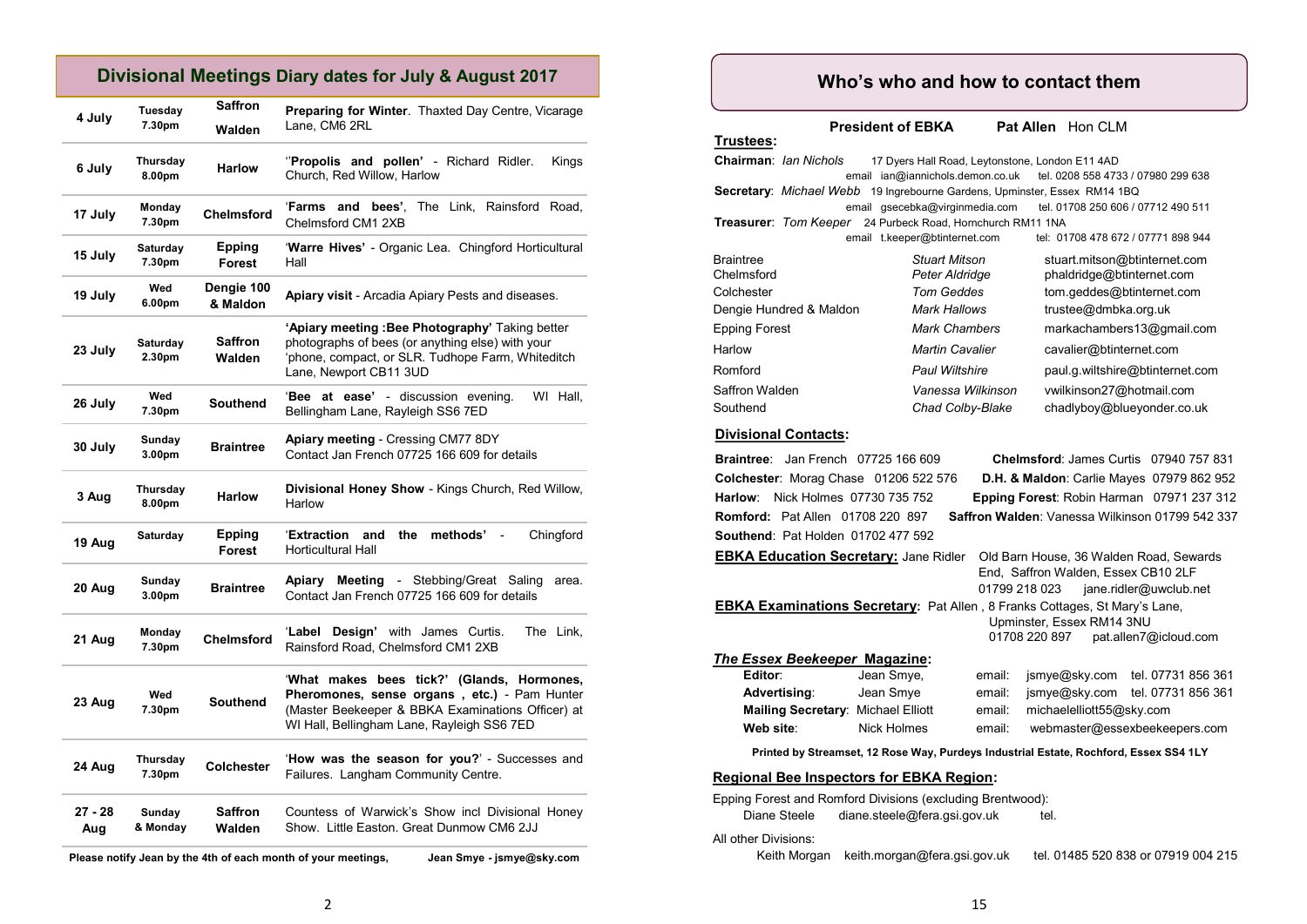

Many will remember BeeVital's *Hive Clean*, quite a popular anti-varroa treatment. As it never achieved regulatory approval, it had eventually to be taken off the market. The Austrian company has now produced *Varromed* and this has gained approval for use in every EU country. It may be applied at any time of the year and, just like *Hive Clean,* it has a zero day withdrawal period.

*Courtesy of Ipswich and East Suffolk BKA – via ebees*

## **The 130th EBKA Annual County Show**

**Saturday 2nd September 2017 Orsett Showground, Thurrock, Essex RM16 3JU**

To celebrate our 130th Show there are two new classes - Classes 49 and 52.

Beeswax polish has long been used for preserving and enhancing good quality furniture. There are many different recipes - incorporating turpentine, olive oil, white spirit, linseed oil, carnauba wax , essential oils, etc.

## **Class 49 Beeswax Polish:**

'**Any recipe containing beeswax may be used. Polish must be in a pot/jar designated for wax. Entry must comply with the legal requirements for polish. The recipe to accompany the entry.'**

[Individual polish tins can be supplied at cost price to any member wishing to exhibit to save you buying a whole pack - contact Jean Smye 07731 856 361]

## **Class 52 Needlework:**

Any medium may be used, silk, wool, cotton, ribbon, etc. to produce an artistic work with a maximum size of A5 or, if circular, a maximum diameter of 180mm / 7 inches. The work may be framed or left on the loom/frame as you wish. Title permitted. The back of the work must be accessible for inspection. A detailed description of the item may be displayed after judging.

'**Any form of needlework depicting any connection to the life of the honeybee. Size no larger than A5 (148 x 210mm or 5.8 x 8.3in) or max 180mm / 7in diameter. Any fabric. Stitching to cover at least one third of the fabric, but need not cover all of it.** 

**Kits permitted for those aged 13 or under. Finished item may be mounted or unmounted.**

## *Over to you ………...*.

*Let's make our 130th a real treat of honey, wax, cakes, confectionary, gardens, polish and artistic expression.*

Show Schedule of degrees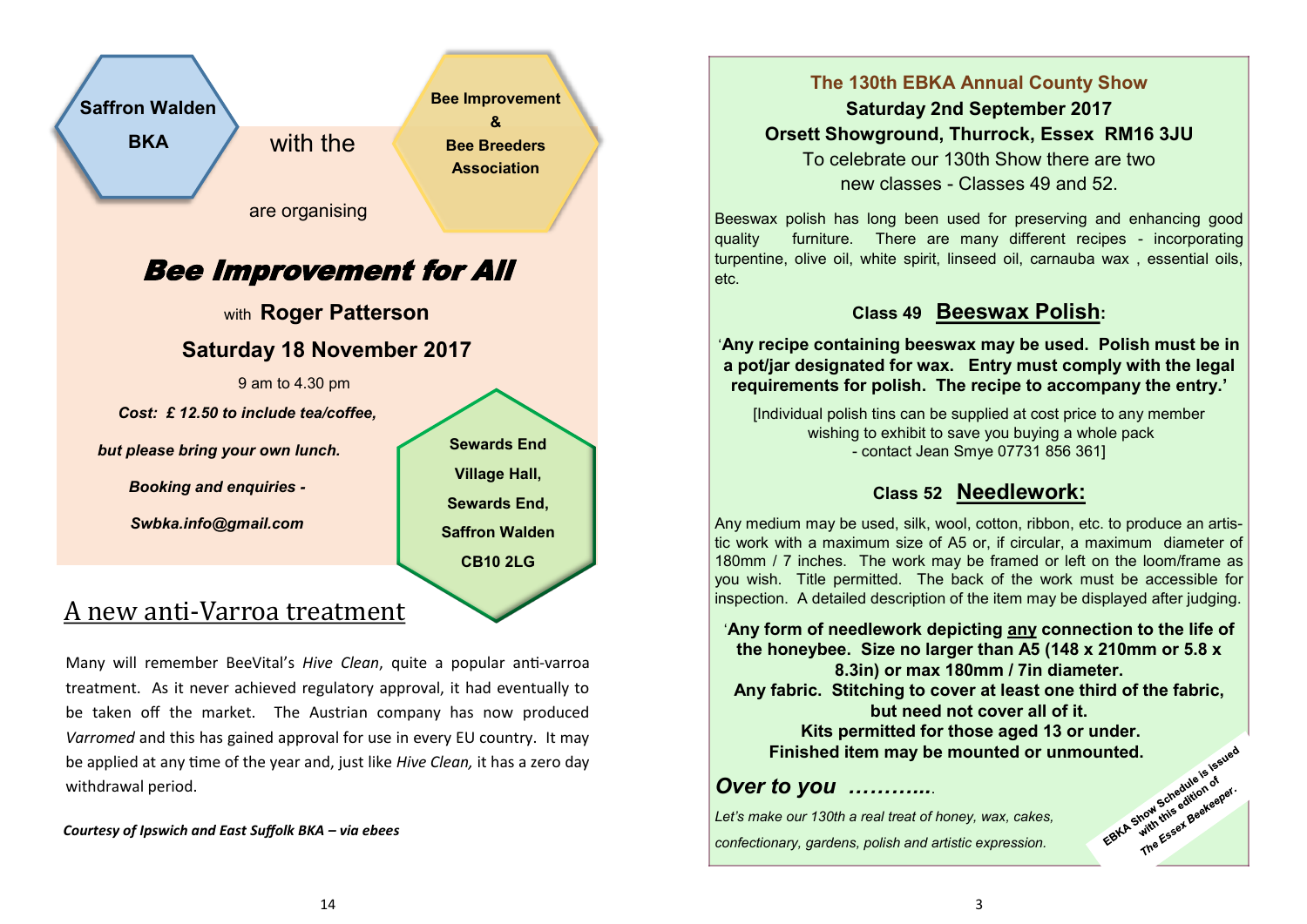

## **Orsett for the County Show?**

### **Well, we've been there before don't you know**.

Above is the Front Page of the June 1948 Schedule. There were 20 classes including Honey, Beeswax, Candy, Mead, Honey Cake, a novel home-made beekeeping appliance, a Photograph, an Advertisement for Honey and a Display of Honey and Bee Produce .

Entry fees were 1s and prize money was generally 7/6d for First, 5s for Second and 3s for Third and with a first prize of 40 shillings (would you believe!) for the Display of Honey & Bee Produce.

The first depends on having a super plus frames available (or two supers if it is a really big swarm) and some kind of board which can be put between boxes to provide an entrance. A ventilated area covering part of this board is essential. This can be a simple home-made device like a crown board, with an entrance cut in one side and some ventilation in the centre. The important fact is that hive aroma can circulate without the bees coming into contact. Mine double as ventilated screens for moving bees (making sure that the entrance is on the right side!) The screen is placed over a colony of bees, the super(s) placed on top of it and the swarm tipped in. The whole thing is then left. The hive scent will mingle and after one week the two colonies can be united with a queen excluder between so that the 'strange' queen can be removed.

The second method requires less equipment but is much riskier and should only be contemplated when all else is unavailable. To do the job you will need one or two queen excluders, some newspaper and a box of some sort – brood box (unlikely, as this is the root of the problem) or super. You will also need a colony of bees in a hive, but it goes without saying that you will have this. The super does not need frames in it. Then it is very simple. In the evening take the swarm and put it next to the hive. Remove the roof and very gently and with as little disturbance as possible, remove the crown board, (here I find a quick spray of a fine mist of water helps to prevent bees taking flight) and immediately place a complete sheet of newspaper over it followed by the queen excluder. Put the empty super on top of this and simply knock the swarm into this on top of the queen excluder. Cover with the crown board and roof. Speed is of the essence. Then leave the whole lot to unite and settle down for a week.

There are refinements, and potential problems. It is possible to put the empty box on top of the brood box with any supers on top of the swarm, but this requires a second piece of paper and another queen excluder above the empty box and seems an unnecessary complication. Also, if the bees cluster on the newspaper their weight will probably break it, possibly too soon. However it can be a better option as sometimes the swarm clusters under the crown board and refuses to unite, starting to build comb there instead. (Why is it that bees never understand what they are supposed to be doing?) This can be aided by piercing the newspaper with a few holes at the outset so that the bees from below are more inclined to move up.

After a few days the swarm can then be put into the box below so boosting the numbers of bees there. I must emphasise that this is a last resort method and others out there may have their own solutions. Just as an aside, remember that if you collect more than one swarm on the same day, they can all be thrown in together when you hive them and will sort themselves out, you do not need a box for each.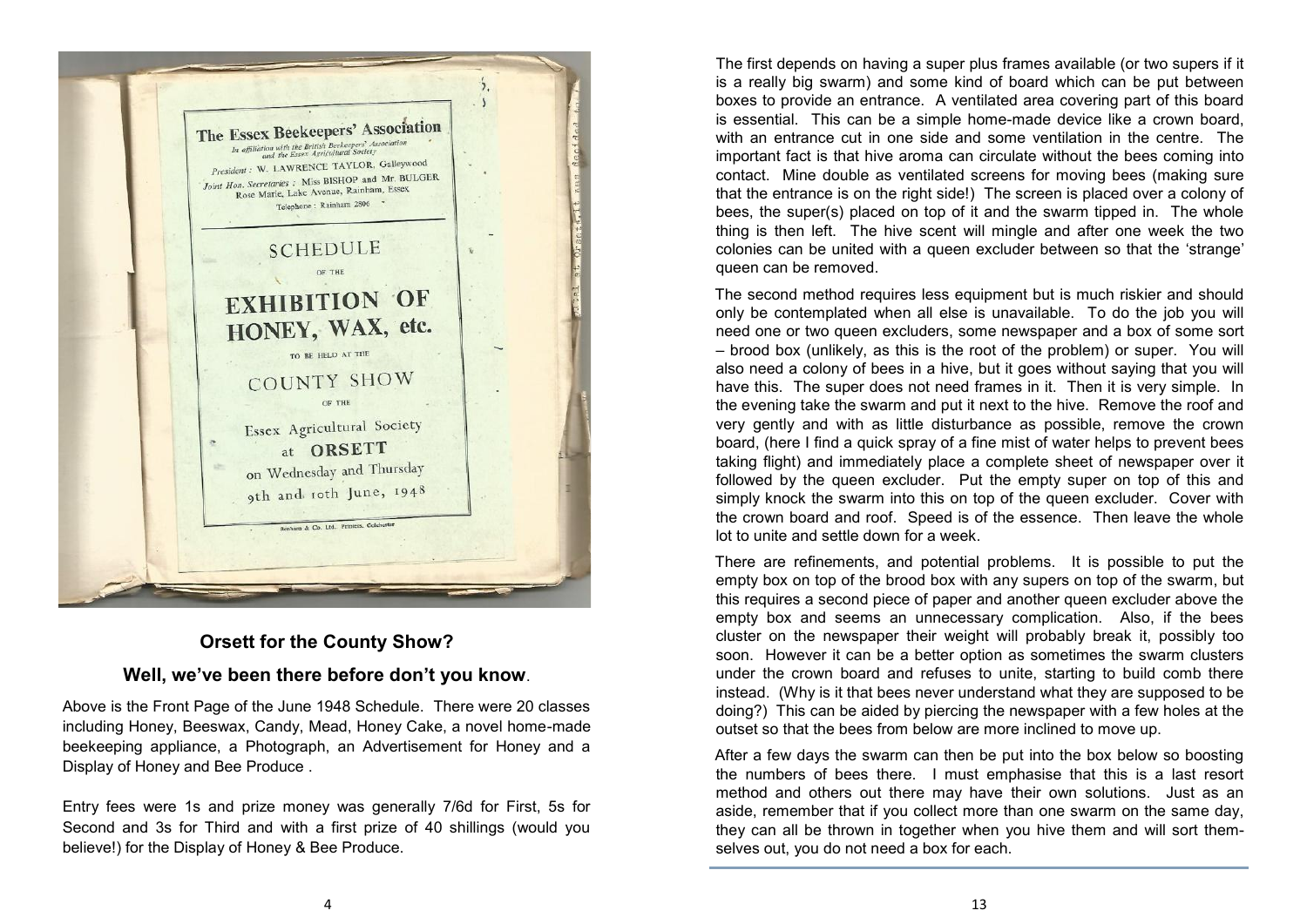## *Where can I put them?*

Celia F. Davis - Warwickshire BKA - via ebees



However much equipment we have, there comes a point when all, or most of it, is in use, when we have too many bees about the place from swarm controls and other activities, and then a swarm call comes in. What are we to do? One of the excuses I hear from beekeepers who refuse to collect swarms is "*I have nowhere to put them."* 

This is a very real problem of course and the advice to hive a stray swarm well away from your own hives is clearly unattainable for many of us, although it is sound advice and helps to prevent the spread of disease. So, if we accept that we don't have a spare field well away from the apiary and that we don't have a spare hive left in which to put them anyway, what are we to do with the swarm sitting in its skep or cardboard box? Telephone calls confirm that no-one else wants them. The novices have all now obtained bees and most other beekeepers, mid-season, are all in much the same position.

#### **Risks of stray swarms**

Most swarms are reasonably healthy. Hives which are sick, from whatever cause, usually do not send out swarms and, of course, there is no brood accompanying a swarm, so many pathogens and parasites which may be present will remain in the original colony, but this is not infallible and we do need to bear in mind that swarms can carry diseases with them and so keep a careful eye on any 'strange' bees that come into the apiary. Indeed, my advice is not the ideal way to deal with bees, but, as far as I can see, the only alternative is to destroy a stray swarm, and what beekeeper wants to kill bees?

## **EBKA 2017 Annual Conference**

Hosted by Colchester Division

## **Saturday, 21ST October 2017, 9.30am – 4.30pm**

Venue: Holiday Inn, Abbots Lane, Eight Ash Green, Colchester, CO6 3QL (just off the A12)

## **'Future Challenges and Opportunities'**

Our theme reflects the challenging times for beekeepers, and our speakers will discuss various aspects of these challenges. The speakers will include:

## **Dr Martin Bencsik**

Martin works in the School of Science and Technology at Nottingham Trent University, and conducts research into automated beehive condition monitoring.

#### **Mr Norman Carreck**

Norman, who is well known to many beekeepers, is Science Director at International Bee Research Association. IBRA. His talk will be on '*Science and the Thinking Beekeeper'*.

### **Margaret Ginman**

Margaret is the General Secretary of the Bee Farmers Association, and will discuss the Apprentice Scheme, European Experiences and Brexit implications.

**Ticket Price £25, includes lunch.**

(Cheques payable to 'Essex Beekeepers' Association Colchester Division'.

**Send with your contact details to The Treasurer, Crabtrees, Paynes Lane, Little Bromley, Manningtree, Essex, CO11 2PJ)**

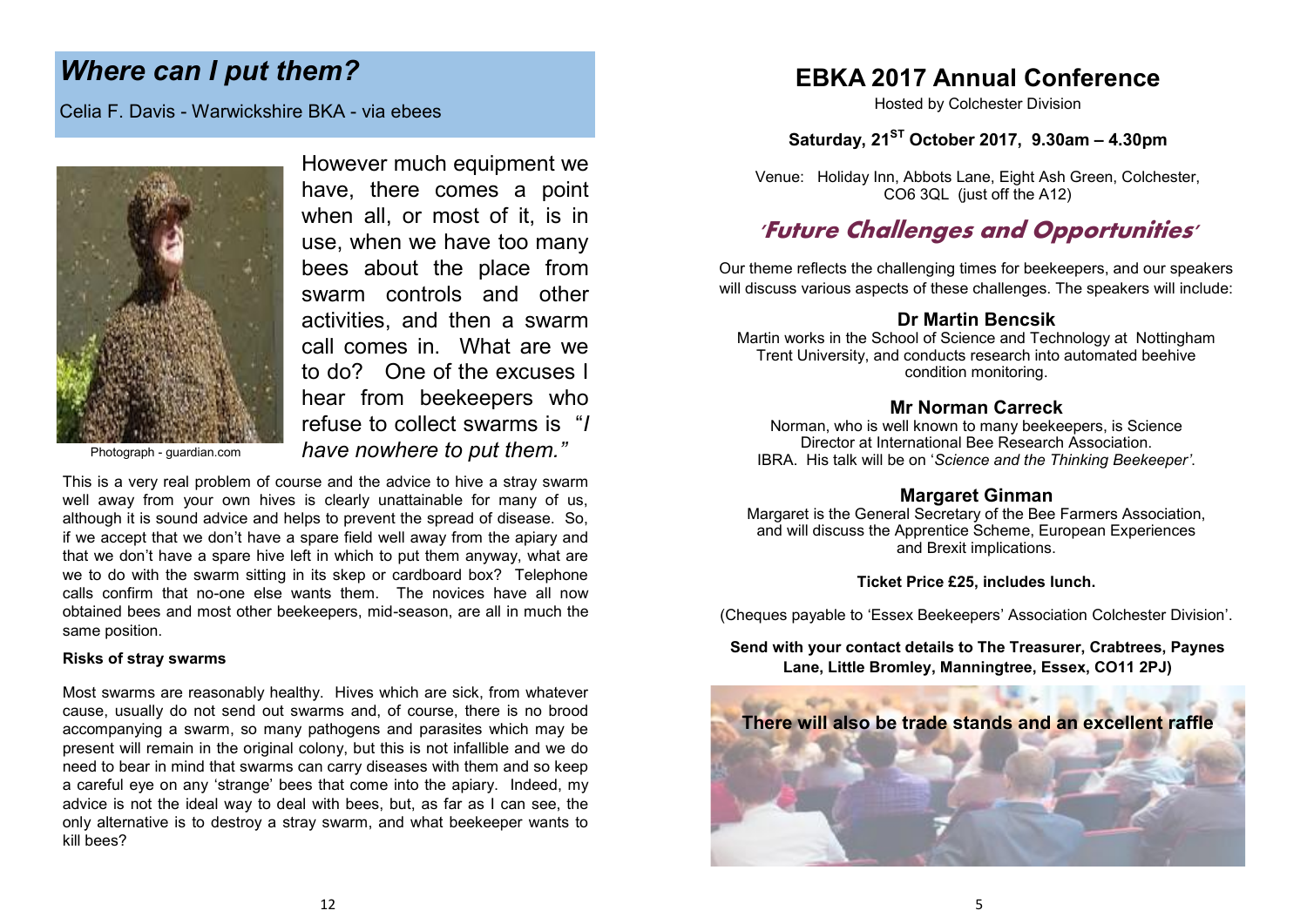## *From the EBKA General Secretary, Michael Webb* **Divisional Gardens**

## **at the County Honey Show.**

**In previous years one of the most attractive features of the EBKA Annual Show, especially liked by the general public when visiting our marquee, has been the Divisional Gardens displayed outside. Members of the Orsett Show Committee, when inviting the EBKA to hold our Honey Show at Orsett this year, indicated that the gardens were very much a contributing factor which led to the invite.**

**Again this year we are expecting some fine Divisional displays to place in front of the marquee and all Divisions are encouraged to enter. When judged, gardens containing flowers attractive to honey bees attract extra marks. The points awarded to the top six gardens contribute points for those divisions towards the prestigious President's Cup.**

**From this year gardens should be one metre square in size. However, if Divisions have already started to plant out their garden and they are of a different size, those gardens will be welcomed. It would be really very rewarding if all Divisions this year enter a show garden and divisional committees are encouraged to get to work to meet the challenge.**

## *Michael Webb*

As well as having more bristly leaves, Russian Comfrey is a little smaller, 0.5 -1 metres tall, and it may also be less invasive making it suitable for town gardens. At the end of May the Russian Comfrey is in flower and will probably continue to flower for the next three to four weeks – taking it well into June.

**Dwarf or Creeping Comfrey**, (*Symphytum Grandiflorum*) is the smallest of the Comfrey family. It grows to about 50cm in height and can be used as ground cover in difficult areas of a garden. It can start flowering in late February. much to the delight of the bees, both honey and bumble.

Comfrey can have flowers that range from cream to blue and purple. Look online for the variations of best forms of comfrey, there is even a variegated form of Russian Comfrey.



## **The Bee Shed**

**Approved** *N***ational** *B***ee** *S***upplies Stockist and Distributor**

A Range of Frames and Foundation

Hives and Hive Parts, Tools and Equipment

Open by Appointment: Please call Wendy on **07764 609 803** or Email: [beeshed@btinternet.com](mailto:beeshed@btinternet.com) 

**f** The Bee Shed Stock

**Meepshole, Great Prestons Lane, Stock, Essex CM4 9RL**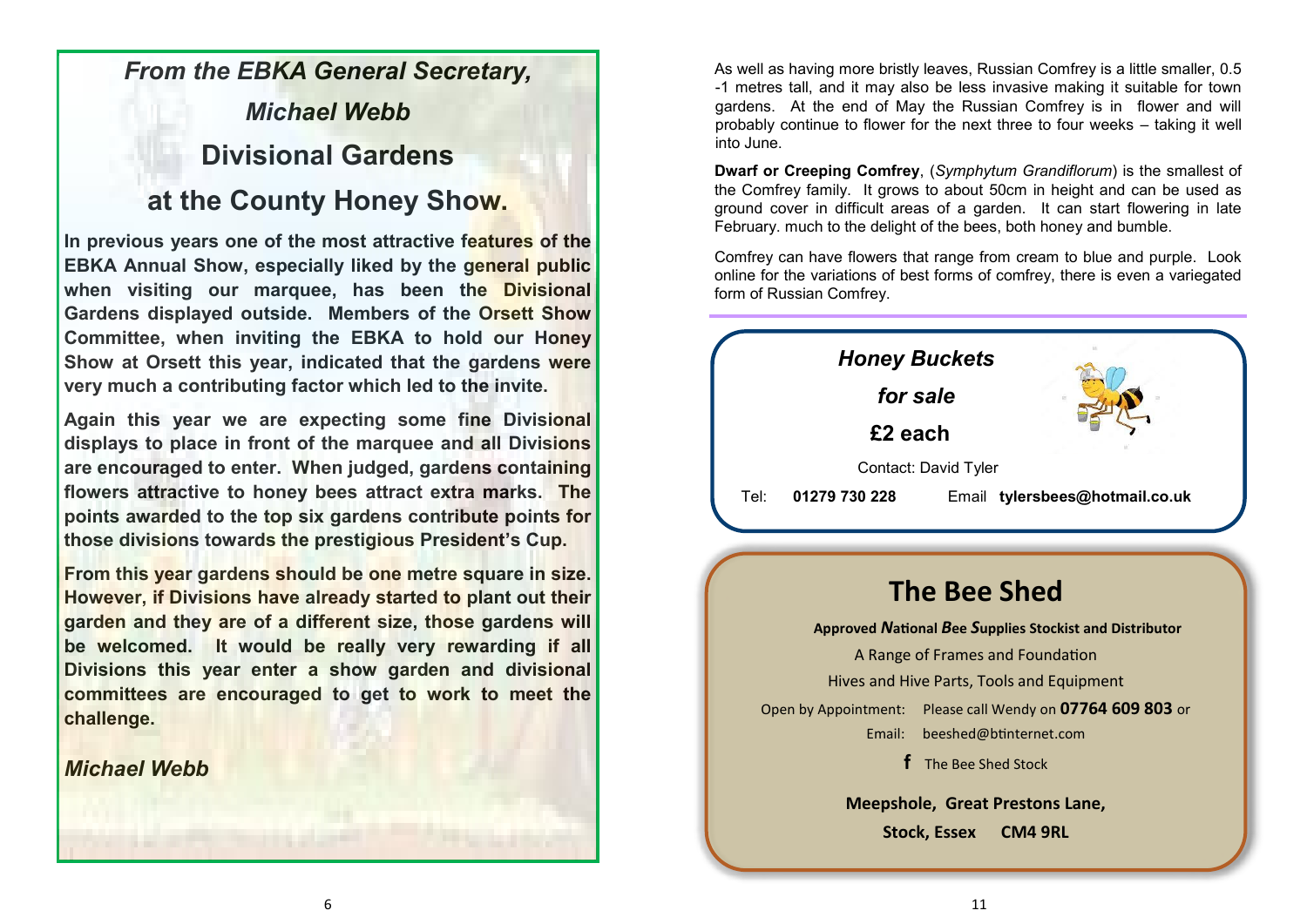## **About Comfrey**

#### Edited from an article by Chris Macleod (Manchester Beekeeping Association) via *ebees*

Perhaps one of the most popular plants (to bees of all varieties) is Comfrey. Whilst there is a wide variety of Comfrey plants to choose from all share the same basic habits and all can be used as green fertiliser in a garden. Comfrey will produce seed but it is much easier to propagate the plant by splitting clumps and as all varieties can be invasive this is also a way of limiting over enthusiastic growth!

Our native Comfrey (*Symphytum Officinale*) has a lot of common country names – alum, backwort, black root, bone-set, bruisewort, gum plant, healing herb, knit-back - also knitbone, which gives a clue as to one of its uses by herbalists. In earlier times it was used to treat gout. However, it should be noted that the leaves can act as an irritant if used in direct contact with the skin and all parts of the plant are slightly poisonous as they contain [hepatotoxic](https://en.wikipedia.org/wiki/Hepatotoxicity) [pyrrolizidine alkaloids.](https://en.wikipedia.org/wiki/Pyrrolizidine_alkaloid)

Comfrey is no longer recommended for internal use although historically it was an important part of the poor man's medicine chest. Nicholas Culpeper (1616-1654) says of Comfrey "*The roots of Comfrey taken fresh, beaten small, and spread upon leather, and laid upon any place troubled with the gout, doth presently give ease of pains."*

**Native Comfrey** has pale grey green leaves which are lightly furred and has flowers that range from a cream to pink or soft purple and are shaped like small bells. It grows to just over a metre and has a similar spread. It is happy anywhere as long as it has slightly damp feet. As a wild plant it grows in ditches, water meadows or moist fields. Its flowering season starts in midspring and can extend into mid-summer, so it is one of the plants that will span the dreaded June gap.

**Russian Comfrey** (*Symphytum Uplandicum*) is similar in habitat but is more



bristly and tends to have bluer flowers. As both types of comfrey cross pollinate, many comfrey plants in our gardens have a mixed heritage and it's quite pleasant to see the range of flower colours that this can produce. One such cross, produces a deep clear blue flower and can be bought as Hidcot Blue Comfrey.

## **DIY – Steam Wax Extractor.**

#### **Neeta Patel — Southend-on-Sea Division**

## **I thought beekeeping was just about keeping bees and isn't that a job and a half in itself!**

As a 'new-bee', I had no idea how involved the craft as a whole actually was. This year I started with a Bailey Comb change. Why??? Well let's just say that's a story for another day but suffice to say, '*If it ain't broke don't fix it'*. After changing all the old brood frames for new ones, I pondered the question of what to do with them. 'Throw them into a bonfire' I hear you say? You would be absolutely right!

However, I had forgotten that minor detail and found myself having a little hissy fit at the thought of dealing with them. I knew I had to get rid of the frames but I thought the wax could be recycled for use as candles. So how do you extract wax from old frames using a method which caused the least amount of fuss, labour and expenditure?

I toyed with the idea of cutting out the wax from 55 frames and melting it in a bain-marie, but how long would that take! Where would I find a large enough container to submerge the frames, on the cheap. I toyed with the idea of buying solar and steam extractors from a wellknown bee equipment supplier - not mentioning any names but you know the one I am thinking of, beginning with T. One look at the prices in the catalogue made my eyes boggle.

**'***So how do you extract wax from old frames using a method which causes the least amount of fuss, labour and expenditure?'*

#### Where to start?

I looked at YouTube videos. Some versions looked like the inside of a mini submarine's boiler room. Another video showed a chap using a large gas tank which he filled with water and heated on an open fire. Seriously! Where do you get one of those? I was struggling to turn a concept into reality. You must realise I have no DIY skills – I can just about use a hammer to make up frames.

But …… where there's a will there's a way.

I had heard people mention using a wall paper stripper. Huh??? I started to put pen to paper and ideas just started to flow. I must admit that the famous company beginning with T does have some pretty pictures and armed with